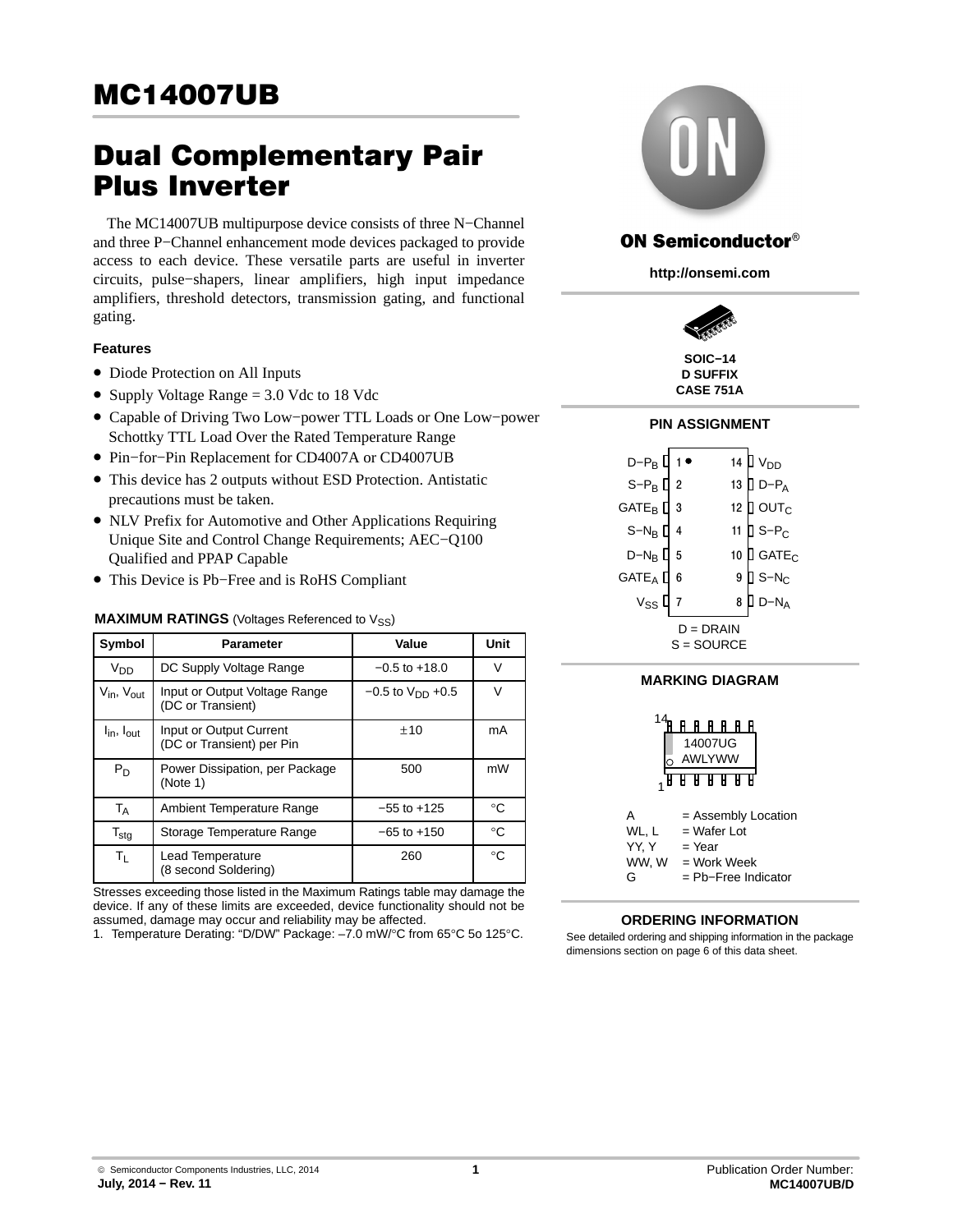<span id="page-1-0"></span>

connected to V<sub>DD</sub>; substrates of N-Channel devices internally connected to  $V_{SS}$ .





**Figure 2. Schematic**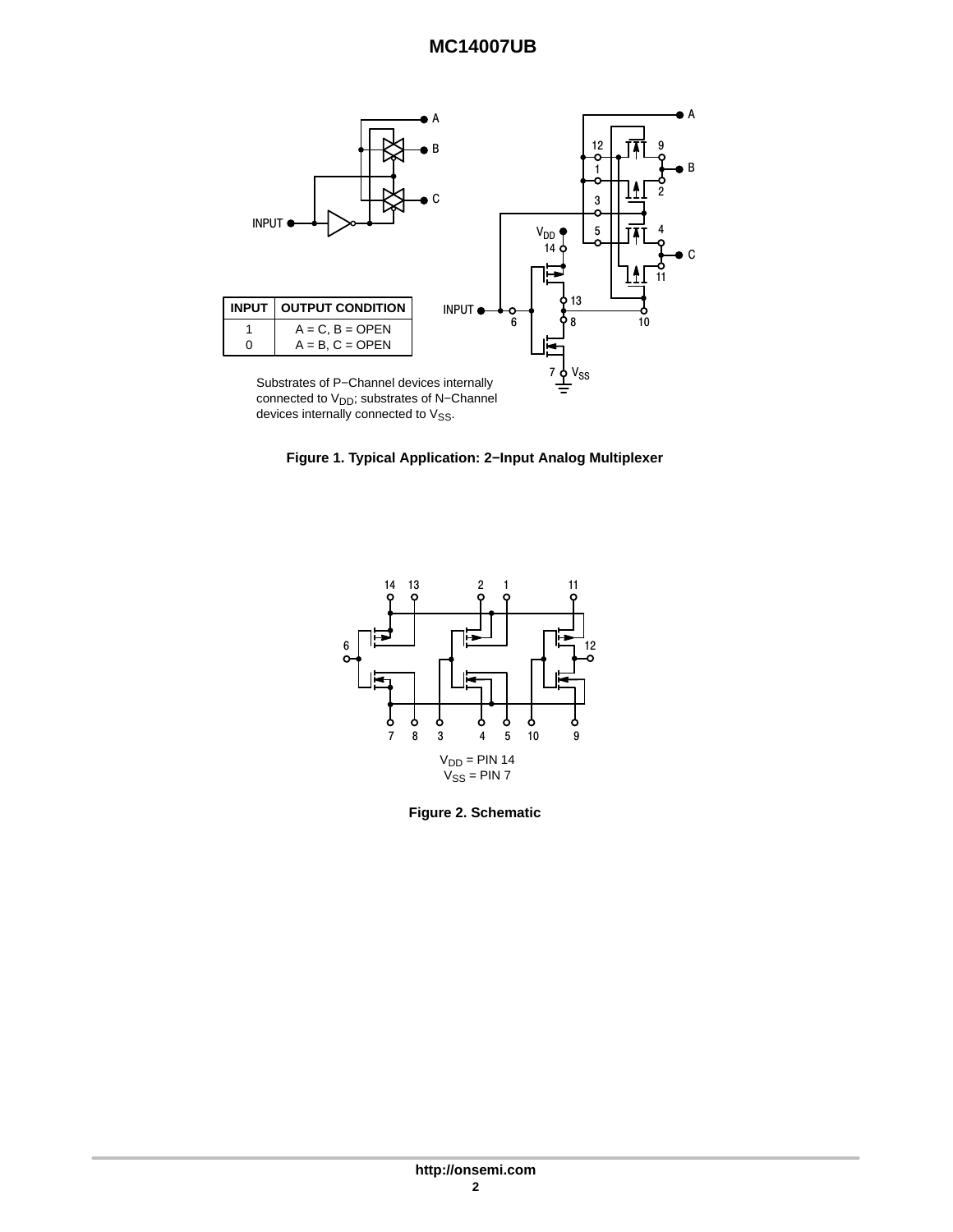|                 |                                                                                                                              |           |                        | $-55^{\circ}$ C                                                       |                                                                           | $25^{\circ}$ C                                                                   |                                                                                                                      | 125°C                                                                     |                                                                    |                                                                           |             |
|-----------------|------------------------------------------------------------------------------------------------------------------------------|-----------|------------------------|-----------------------------------------------------------------------|---------------------------------------------------------------------------|----------------------------------------------------------------------------------|----------------------------------------------------------------------------------------------------------------------|---------------------------------------------------------------------------|--------------------------------------------------------------------|---------------------------------------------------------------------------|-------------|
| Symbol          | <b>Characteristic</b>                                                                                                        |           | $V_{DD}$<br><b>Vdc</b> | Min                                                                   | Max                                                                       | Min                                                                              | <b>Typ</b><br>(Note 2)                                                                                               | Max                                                                       | Min                                                                | Max                                                                       | Unit        |
| $V_{OL}$        | Output Voltage<br>$V_{in} = V_{DD}$ or 0                                                                                     | "0" Level | 5.0<br>10<br>15        | $\overline{\phantom{m}}$<br>$\overline{\phantom{m}}$                  | 0.05<br>0.05<br>0.05                                                      | $\overline{\phantom{0}}$<br>$\overline{\phantom{0}}$                             | 0<br>0<br>0                                                                                                          | 0.05<br>0.05<br>0.05                                                      | $\equiv$<br>$\overline{\phantom{0}}$<br>$\qquad \qquad -$          | 0.05<br>0.05<br>0.05                                                      | Vdc         |
| V <sub>OH</sub> | $V_{in} = 0$ or $V_{DD}$                                                                                                     | "1" Level | 5.0<br>10<br>15        | 4.95<br>9.95<br>14.95                                                 | -<br>$\equiv$<br>$\equiv$                                                 | 4.95<br>9.95<br>14.95                                                            | 5.0<br>10<br>15                                                                                                      | $\qquad \qquad -$<br>$\equiv$<br>$\overline{\phantom{0}}$                 | 4.95<br>9.95<br>14.95                                              | $\qquad \qquad -$<br>$\overline{\phantom{0}}$<br>$\overline{\phantom{0}}$ | Vdc         |
| $V_{IL}$        | Input Voltage<br>$(VO = 4.5$ Vdc)<br>$(VO = 9.0$ Vdc)<br>$(VO = 13.5 Vdc)$                                                   | "0" Level | 5.0<br>10<br>15        | $\overline{\phantom{m}}$                                              | 1.0<br>2.0<br>2.5                                                         | $\overline{\phantom{m}}$<br>$\overline{\phantom{0}}$<br>$\overline{\phantom{0}}$ | 2.25<br>4.50<br>6.75                                                                                                 | 1.0<br>2.0<br>2.5                                                         | $\qquad \qquad -$<br>$\qquad \qquad -$<br>$\overline{\phantom{m}}$ | 1.0<br>2.0<br>2.5                                                         | Vdc         |
| V <sub>IH</sub> | $(VO = 0.5$ Vdc)<br>$(VO = 1.0$ Vdc)<br>$(VO = 1.5$ Vdc)                                                                     | "1" Level | 5.0<br>10<br>15        | 4.0<br>8.0<br>12.5                                                    | $\overline{\phantom{0}}$<br>$\overline{\phantom{0}}$                      | 4.0<br>8.0<br>12.5                                                               | 2.75<br>5.50<br>8.25                                                                                                 | $\overline{\phantom{0}}$<br>$\qquad \qquad -$<br>$\overline{\phantom{0}}$ | 4.0<br>8.0<br>12.5                                                 | $\qquad \qquad -$<br>$\overline{\phantom{0}}$<br>$\overline{\phantom{0}}$ | Vdc         |
| $I_{OH}$        | <b>Output Drive Current</b><br>$(V_{OH} = 2.5$ Vdc)<br>$(V_{OH} = 4.6$ Vdc)<br>$(V_{OH} = 9.5$ Vdc)<br>$(V_{OH} = 13.5$ Vdc) | Source    | 5.0<br>5.0<br>10<br>15 | $-3.0$<br>$-0.64$<br>$-1.6$<br>$-4.2$                                 | $\overline{\phantom{0}}$<br>$\qquad \qquad -$<br>$\overline{\phantom{0}}$ | $-2.4$<br>$-0.51$<br>$-1.3$<br>$-3.4$                                            | $-5.0$<br>$-1.0$<br>$-2.5$<br>$-10$                                                                                  | $\overline{\phantom{0}}$<br>$\qquad \qquad -$<br>$\equiv$                 | $-1.7$<br>$-0.36$<br>$-0.9$<br>$-2.4$                              | $\overline{\phantom{0}}$<br>$\overline{\phantom{0}}$<br>$\qquad \qquad -$ | mAdc        |
| $I_{OL}$        | $(V_{\Omega I} = 0.4$ Vdc)<br>$(V_{OL} = 0.5$ Vdc)<br>$(V_{OL} = 1.5$ Vdc)                                                   | Sink      | 5.0<br>10<br>15        | 0.64<br>1.6<br>4.2                                                    | $\overline{\phantom{0}}$<br>$\overline{\phantom{0}}$                      | 0.51<br>1.3<br>3.4                                                               | 1.0<br>2.5<br>10                                                                                                     | $\qquad \qquad -$<br>$\qquad \qquad -$                                    | 0.36<br>0.9<br>2.4                                                 | $\qquad \qquad -$<br>$\overline{\phantom{0}}$<br>$\overline{\phantom{0}}$ | mAdc        |
| $I_{in}$        | Input Current                                                                                                                |           | 15                     | $\overline{\phantom{0}}$                                              | ±0.1                                                                      | $\overline{\phantom{0}}$                                                         | ±0.00001                                                                                                             | ±0.1                                                                      | $\equiv$                                                           | ±1.0                                                                      | <b>µAdc</b> |
| $C_{\text{in}}$ | Input Capacitance<br>$(V_{in} = 0)$                                                                                          |           | $\equiv$               |                                                                       |                                                                           | $\!-$                                                                            | 5.0                                                                                                                  | 7.5                                                                       |                                                                    |                                                                           | pF          |
| l <sub>DD</sub> | Quiescent Current<br>(Per Package)                                                                                           |           | 5.0<br>10<br>15        | $\frac{1}{2}$<br>$\overline{\phantom{m}}$<br>$\overline{\phantom{m}}$ | 0.25<br>0.5<br>1.0                                                        | $\qquad \qquad -$<br>$\equiv$<br>$\equiv$                                        | 0.0005<br>0.0010<br>0.0015                                                                                           | 0.25<br>0.5<br>1.0                                                        | $\equiv$<br>$\overline{\phantom{m}}$<br>$\overline{\phantom{0}}$   | 7.5<br>15<br>30                                                           | uAdc        |
| $I_T$           | Total Supply Current (Notes 3 and 4)<br>(Dynamic plus Quiescent,<br>Per Gate) $(C_1 = 50 pF)$                                |           | 5.0<br>10<br>15        |                                                                       |                                                                           |                                                                                  | $I_T = (0.7 \mu A/kHz) f + I_{DD}/6$<br>$I_T = (1.4 \mu A/kHz) f + I_{DD}/6$<br>$I_T = (2.2 \mu A/kHz) f + I_{DD}/6$ |                                                                           |                                                                    |                                                                           | <b>µAdc</b> |

#### **ELECTRICAL CHARACTERISTICS** (Voltages Referenced to V<sub>SS</sub>)

Product parametric performance is indicated in the Electrical Characteristics for the listed test conditions, unless otherwise noted. Product performance may not be indicated by the Electrical Characteristics if operated under different conditions.

2. Data labelled "Typ" is not to be used for design purposes but is intended as an indication of the IC's potential performance.

3. The formulas given are for the typical characteristics only at 25 $^{\circ}$ C.

4. To calculate total supply current at loads other than 50 pF:  $I_T(C_L) = I_T(50 \text{ pF}) + (C_L - 50) \text{ Vfk}$ 

where: I<sub>T</sub> is in µA (per package), C<sub>L</sub> in pF, V = (V<sub>DD</sub> – V<sub>SS</sub>) in volts, f in kHz is input frequency, and k = 0.003.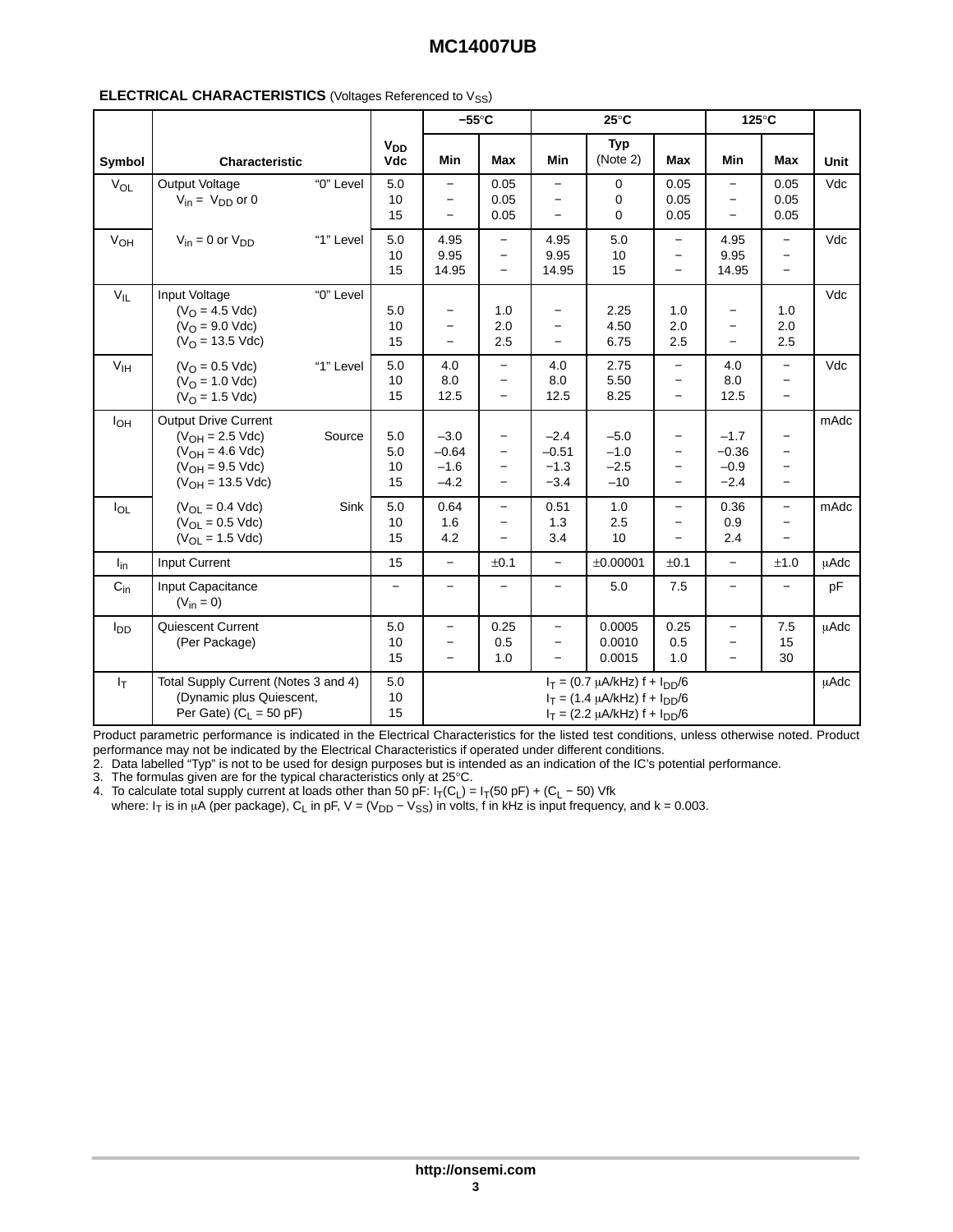| Symbol             | <b>Characteristic</b>                                                                                                                                                                                                | $V_{DD}$<br><b>Vdc</b> | Min | Typ<br>(Note 6) | Max             | Unit |
|--------------------|----------------------------------------------------------------------------------------------------------------------------------------------------------------------------------------------------------------------|------------------------|-----|-----------------|-----------------|------|
| t <sub>TLH</sub>   | <b>Output Rise Time</b><br>$t_{\text{TI H}} = (1.2 \text{ ns/pF}) C_1 + 30 \text{ ns}$<br>$t_{\text{TI H}} = (0.5 \text{ ns/pF}) C_1 + 20 \text{ ns}$<br>$t_{\text{TI H}} = (0.4 \text{ ns/pF}) C_1 + 15 \text{ ns}$ | 5.0<br>10<br>15        |     | 90<br>45<br>35  | 180<br>90<br>70 | ns   |
| $t$ <sub>THL</sub> | <b>Output Fall Time</b><br>$t_{\text{THI}} = (1.2 \text{ ns/pF}) C_1 + 15 \text{ ns}$<br>$t_{\text{THL}}$ = (0.5 ns/pF) C <sub>L</sub> + 15 ns<br>$t_{\text{THI}} = (0.4 \text{ ns/pF}) C_1 + 10 \text{ ns}$         | 5.0<br>10<br>15        |     | 75<br>40<br>30  | 150<br>80<br>60 | ns   |
| t <sub>PLH</sub>   | Turn-Off Delay Time<br>$t_{PI H} = (1.5 \text{ ns/pF}) C_1 + 35 \text{ ns}$<br>$t_{\text{PI H}} = (0.2 \text{ ns/pF}) C_1 + 20 \text{ ns}$<br>$t_{\text{PI H}} = (0.15 \text{ ns/pF}) C_1 + 17.5 \text{ ns}$         | 5.0<br>10<br>15        |     | 60<br>30<br>25  | 125<br>75<br>55 | ns   |
| <sup>t</sup> PHL   | Turn-On Delay Time<br>$t_{\text{PHI}} = (1.0 \text{ ns/pF}) C_1 + 10 \text{ ns}$<br>$t_{\text{PHI}} = (0.3 \text{ ns/pF}) C_1 + 15 \text{ ns}$<br>$t_{\text{PHI}} = (0.2 \text{ ns/pF}) C_1 + 15 \text{ ns}$         | 5.0<br>10<br>15        |     | 60<br>30<br>25  | 125<br>75<br>55 | ns   |

#### **SWITCHING CHARACTERISTICS** (Note 5)  $(C_1 = 50 \text{ pF}, T_A = 25^{\circ}\text{C})$

5. The formulas given are for the typical characteristics only. Switching specifications are for device connected as an inverter.

6. Data labelled "Typ" is not to be used for design purposes but is intended as an indication of the IC's potential performance.



 $V_{DD} = V_{GS}$  $V_{SS}$   $V_{SS}$   $V_{OS} = V_{OL} - V_{DS} = V_{OL}$  $\mathsf{v}_{\mathrm{ss}}$ IOL







These typical curves are not guarantees, but are design aids. Caution: The maximum current rating is 10 mA per pin.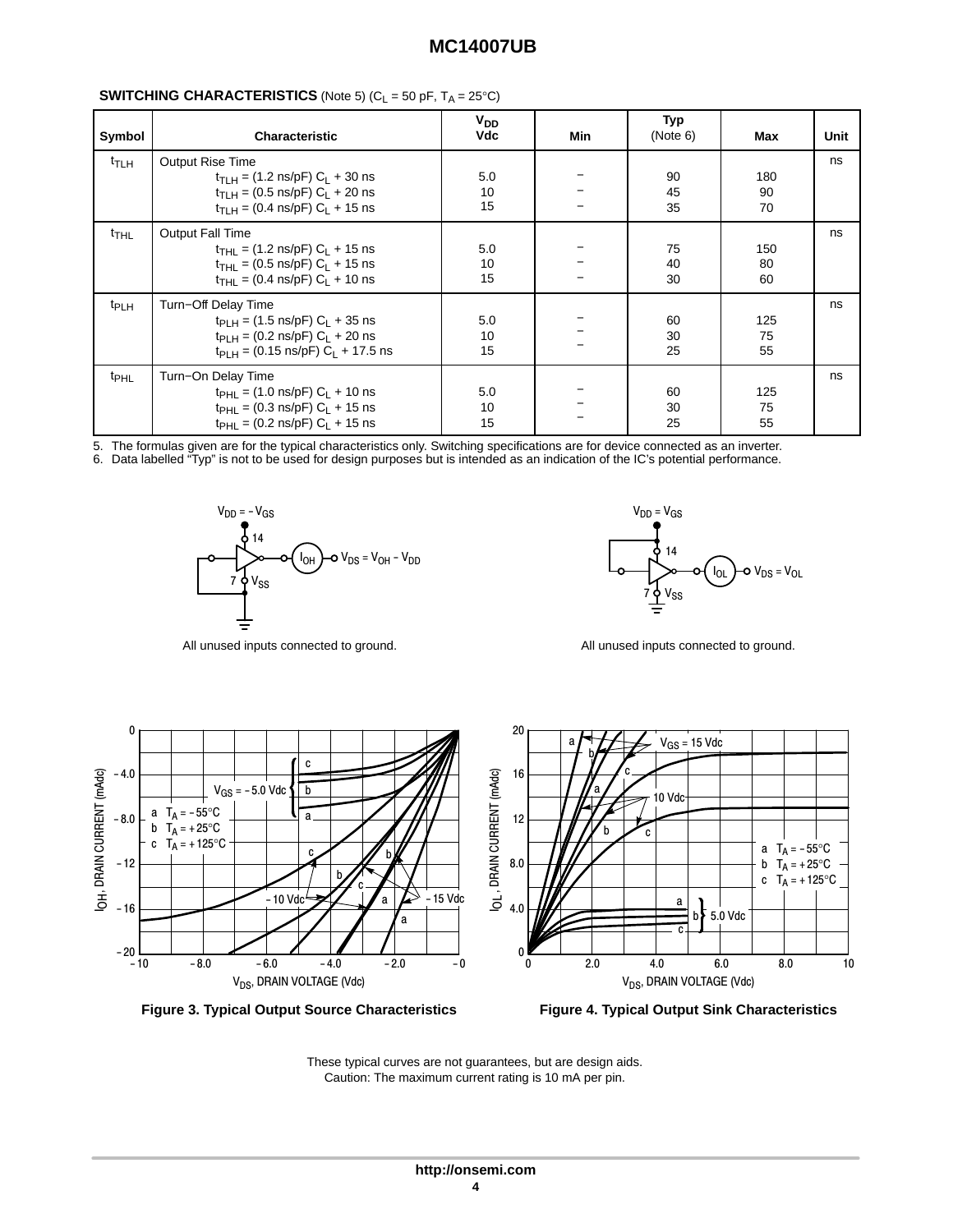

**Figure 5. Switching Time and Power Dissipation Test Circuit and Waveforms**

## **APPLICATIONS**

The MC14007UB dual pair plus inverter, which has access to all its elements offers a number of unique circuit applications. Figures [1](#page-1-0), 6, and 7 are a few examples of the device flexibility.







Substrates of P-Channel devices internally connected to V<sub>DD</sub>; Substrates of N–Channel devices internally connected to V<sub>SS</sub>.

**Figure 7. AOI Functions Using Tree Logic**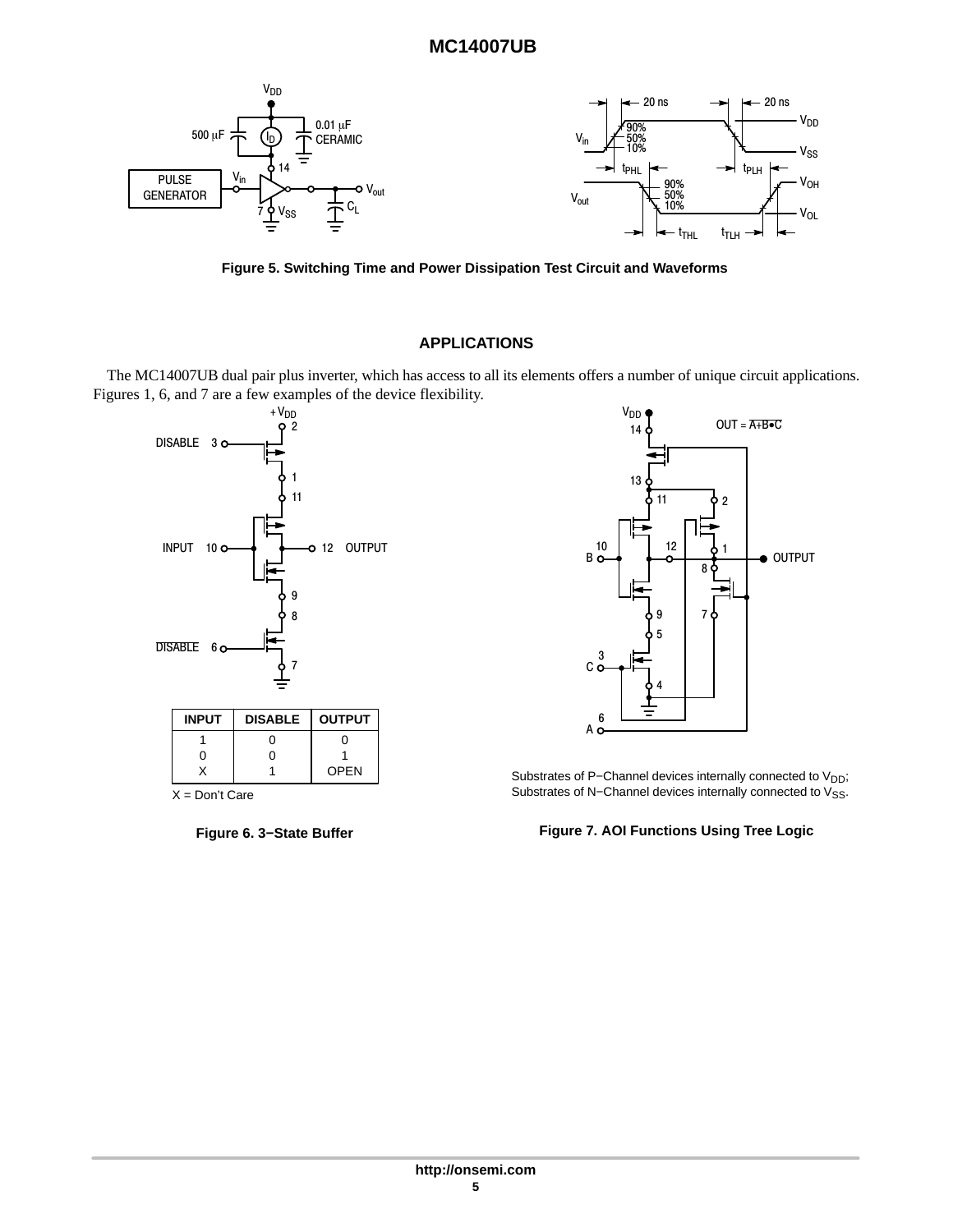### <span id="page-5-0"></span>**ORDERING INFORMATION**

| <b>Device</b>   | Package              | Shipping <sup>†</sup> |
|-----------------|----------------------|-----------------------|
| MC14007UBDG     | SOIC-14<br>(Pb-Free) | 55 Units / Rail       |
| MC14007UBDR2G   | SOIC-14<br>(Pb-Free) | 2500 / Tape & Reel    |
| NLV14007UBDR2G* | SOIC-14<br>(Pb-Free) | 2500 / Tape & Reel    |

†For information on tape and reel specifications, including part orientation and tape sizes, please refer to our Tape and Reel Packaging Specifications Brochure, BRD8011/D.

\*NLV Prefix for Automotive and Other Applications Requiring Unique Site and Control Change Requirements; AEC−Q100 Qualified and PPAP Capable.